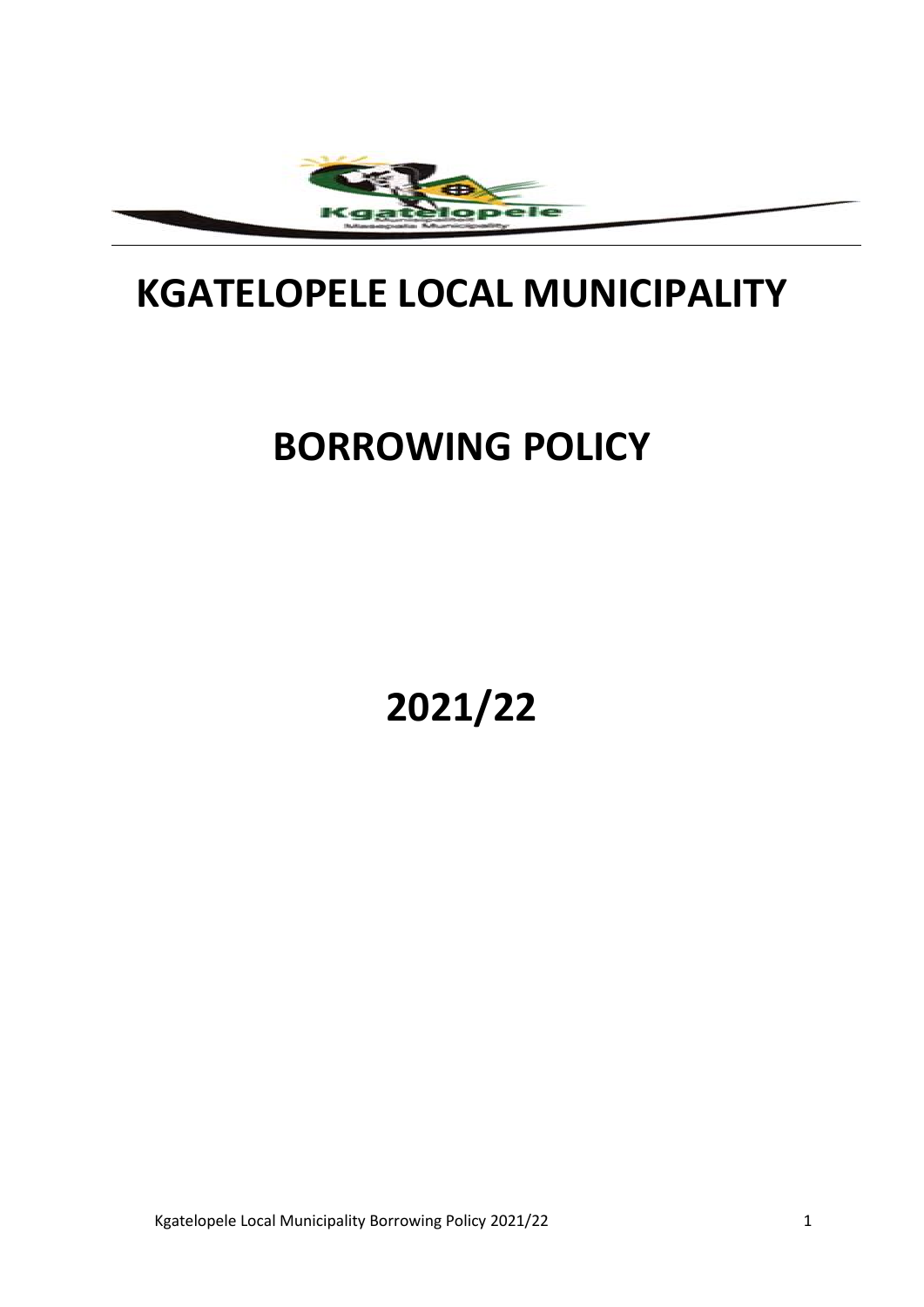# **1. OBJECT OF BORROWING POLICY**

The object of this policy is to:

Facilitate the Council's long-term and short-term borrowing of funds both externally and internally at the minimum rate of interest obtainable in the money market for the applicable term at the time of drawdown; and To ensure that all borrowings are in accordance with legislative requirements.

# **2. LEGISLATIVE CONTEXT**

Chapter 6 of Municipal Finance Management Act 2003, Act 56 of 2003 provides a context and framework within which the municipality may raise debt.

# **3. DEFINITIONS**

**Debt / Borrowing:** monetary liability or obligation created by a financing agreement, note, debenture, bond or overdraft, or by the issuance of municipal debt instruments; or a contingent liability such as that created by guaranteeing a monetary liability or obligation of another.

# **4. BORROWING RINCIPLES**

### *4.1 Short-Term Borrowings*

The municipality shall incur short-term debt in strict compliance with the Municipal Finance Management Act and any Treasury Regulations and Guidelines regarding short-term borrowings.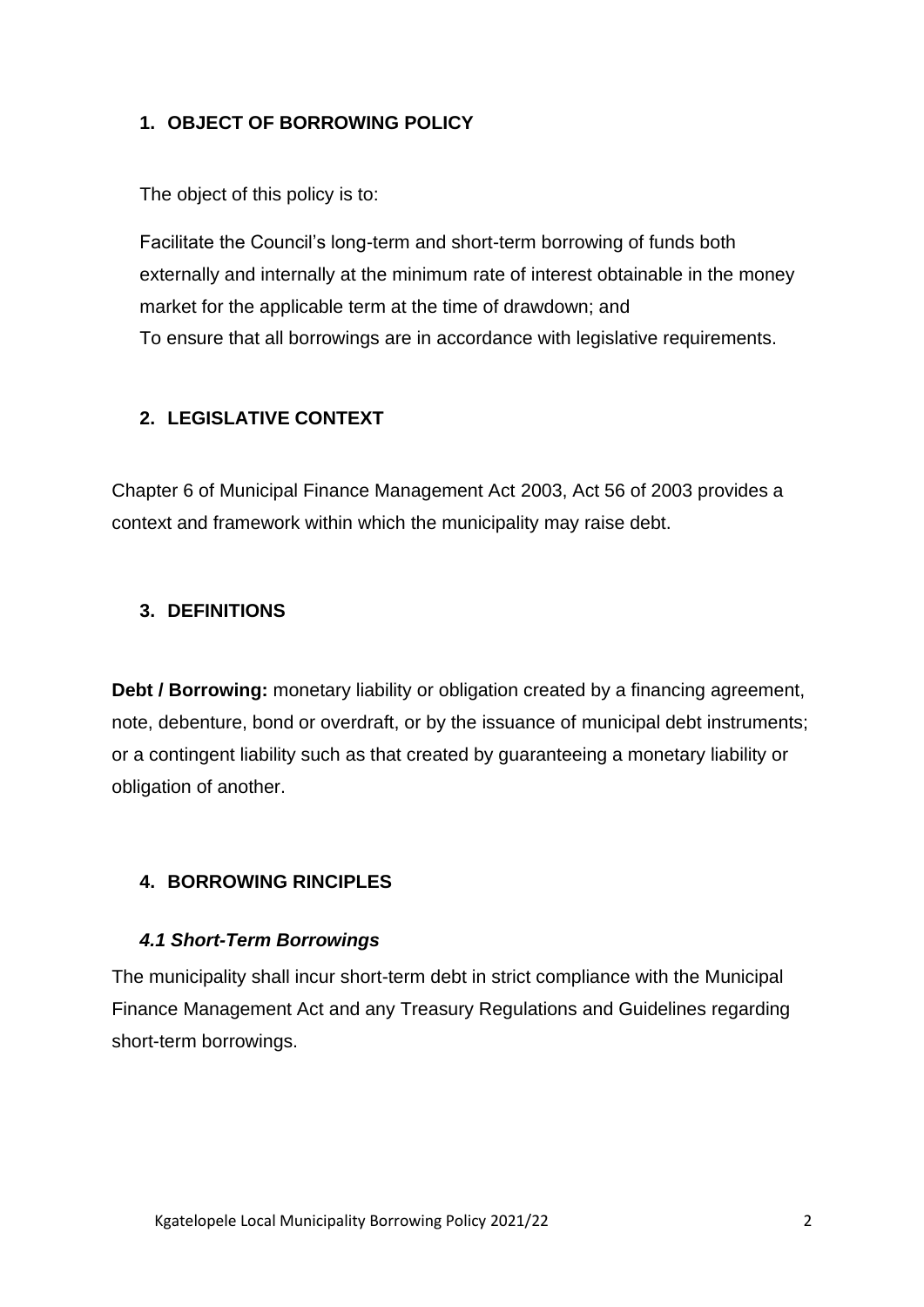Short-term borrowings shall be incurred only when necessary to for the following purposes:

- a) To bridge shortfalls within a financial year during which the debt is incurred, in expectation of specific and realistic anticipated income to be received within that financial year; or
- b) For capital needs within a financial year, to be repaid from specific funds to be received from enforceable allocations or long-term debt commitments.

A short-term debt shall be incurred only if:

- a) A council has passed a resolution, signed by the Mayor, approving the debt agreement; and
- b) The Accounting Officer has signed the agreement or other document which creates or acknowledges the debt.

In cases of short-term credit facility to be accessed as and when required, including bank overdraft facilities, the council may approve debt agreement provided that:

- a) the credit limit must be specified in the resolution of the council;
- b) the terms of the agreement, including the credit limit, may be changed only by a resolution of the council; and
- c) if the council approves a credit facility that is limited to emergency use, the Accounting Officer must notify the council in writing as soon as practical of the amount, duration and cost of any debt incurred in terms of such a credit facility, as well as options for repaying such debt.

# *4.2 Long -Term Borrowings*

The municipality shall incur long-term debt in strict compliance with the Municipal Finance Management Act and any Treasury Regulations and Guidelines regarding long-term borrowings and must be consistent with the municipality's capital budget.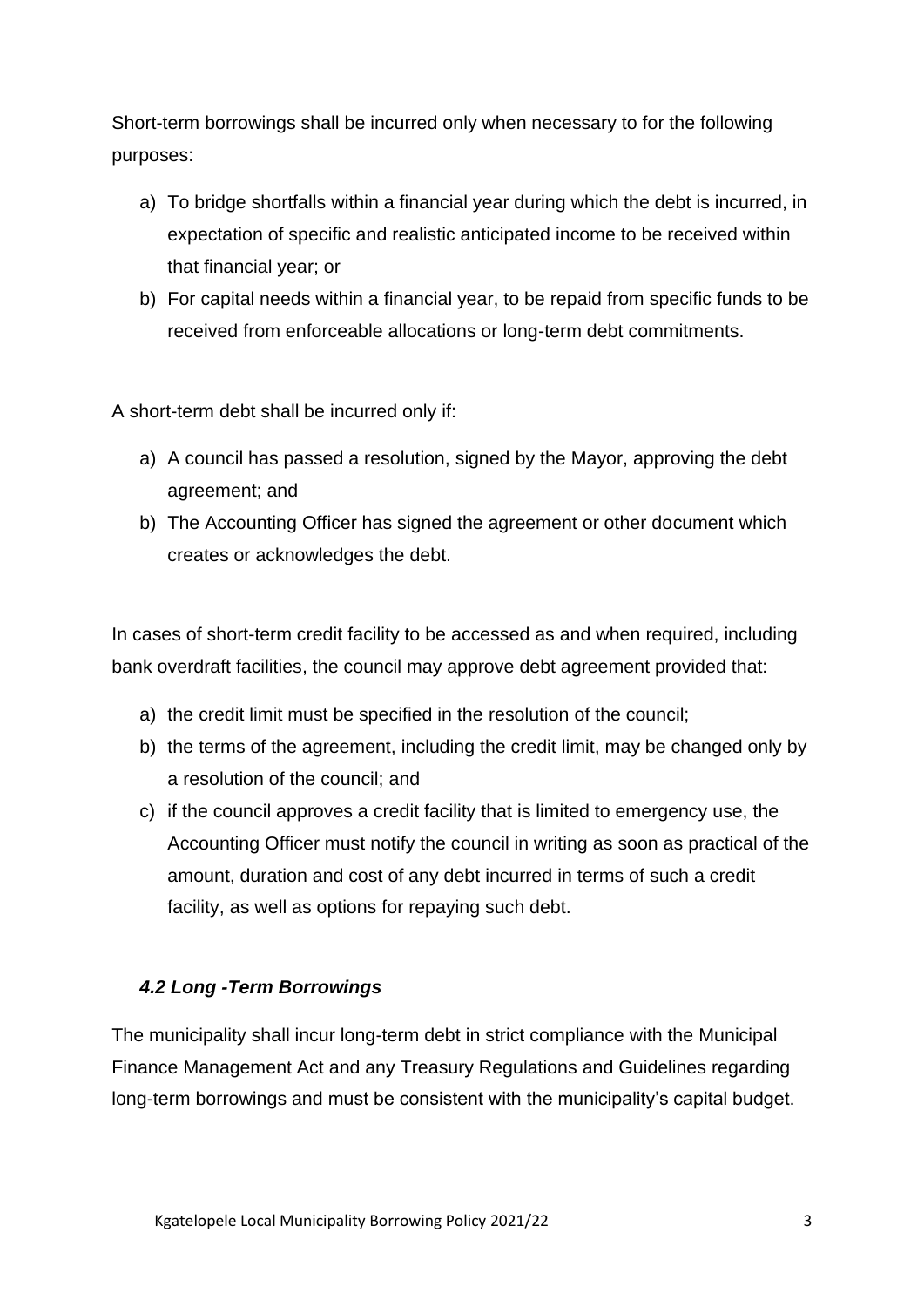Long-term borrowings shall be incurred only when necessary for the purpose of:

- a) capital expenditure on property, plant or equipment to be used for the purpose of achieving the objects of local government as set out in section 152 of the Constitution, including costs financing costs as contemplated in section 46(4) of Municipal Finance Management Act 2006, Act 56 of 2003;
- b) re-financing existing long-term debt, provided that:
	- i. the existing long-term debt was lawfully incurred;
	- ii. the re-financing does not extend the term of the debt beyond the useful life of the property, plant or equipment for which the money was originally borrowed;
	- iii. the net present value of projected future payments (including principal and interest payments) after re-financing is less than the net present value of projected future payments before re-financing; and
	- iv. the discount rate used in projecting net present value and any assumptions in connection with the calculations, must be reasonable and in accordance with criteria set out in a framework that may be prescribed.

A long-term debt may be incurred only if:

- a) The Accounting Officer has, at least 21 days prior to the meeting of the council at which approval for the debt is to be considered, made public an information statement setting out particulars of the proposed borrowing, including the amount of the proposed debt, the purposes for which the debt is to be incurred and particulars of any security to be provided; and
- b) The Accounting Officer invited the public, the National Treasury and the Free State Provincial Treasury to submit written comments or representations to the council in respect of the proposed debt; and
- c) The Accounting Officer has submitted a copy of the information statement to the municipal council at least 21 days prior to the meeting of the council, together with particulars of the essential repayment terms, including the anticipated debt repayment schedule; and the anticipated total cost in connection with such debt over the repayment period.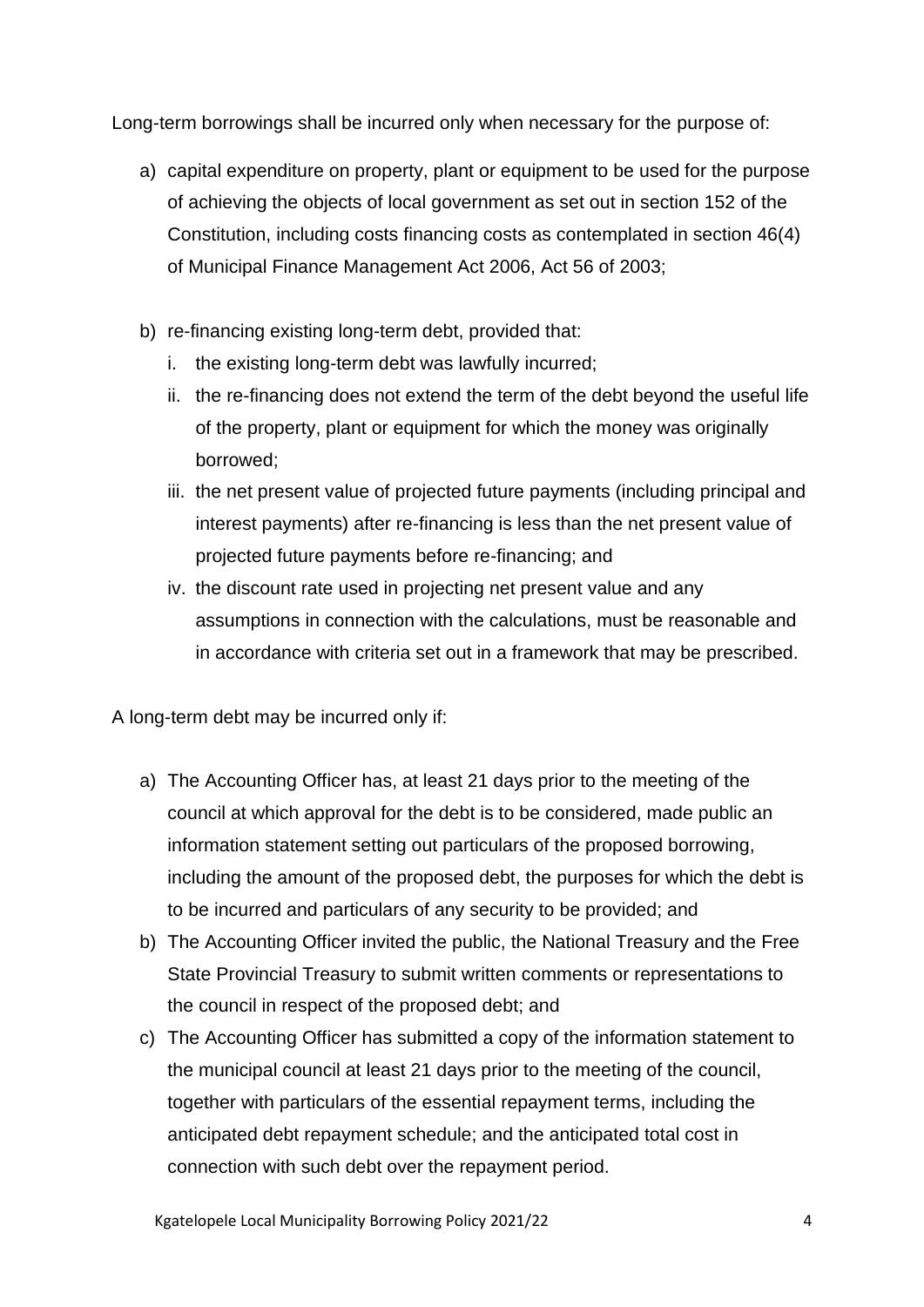# **5. INTERNAL AND EXTERNAL BORROWINGS**

#### *5.1 Internal Loans*

In respect of internal loans, the following principles and actions are to be applied:

- a) Council shall use existing and future reserve funds on a limited basis to lend internally to internal departments or organisational units for once-off specific types of capital works that have generally broad benefits across the municipal area. Appropriate capital works would include roads, drainage and sewerage schemes and other major public facilities, or such other strategic requirements as approved by the Council.
- b) The total outstanding balance of internal loans will at no time exceed 35% of total available (cash backed) non- statutory reserve funds.
- c) Surplus funds shall be advanced from the Council's reserve funds to the Council's organisational units on a "temporary" internal loan basis to fund capital works and asset acquisitions;
- d) Internal interest and principal repayments are to be set so as to ensure that internal loans are repaid by fixed annual instalments over a period of between three (3) and eight (5) years, depending upon the purpose of the borrowing;
- e) Principal and interest repayments on internal loans are to be met from the normal operating budgets;
- f) The annual repayments of principal and interest for internal loans are to be made from the identified funding source to reimburse the Council's reserve funds; and
- g) The borrowing department or organisational units will be responsible for including in their annual budgets provision for the repayment of internal loans raised for their capital expenditure programs.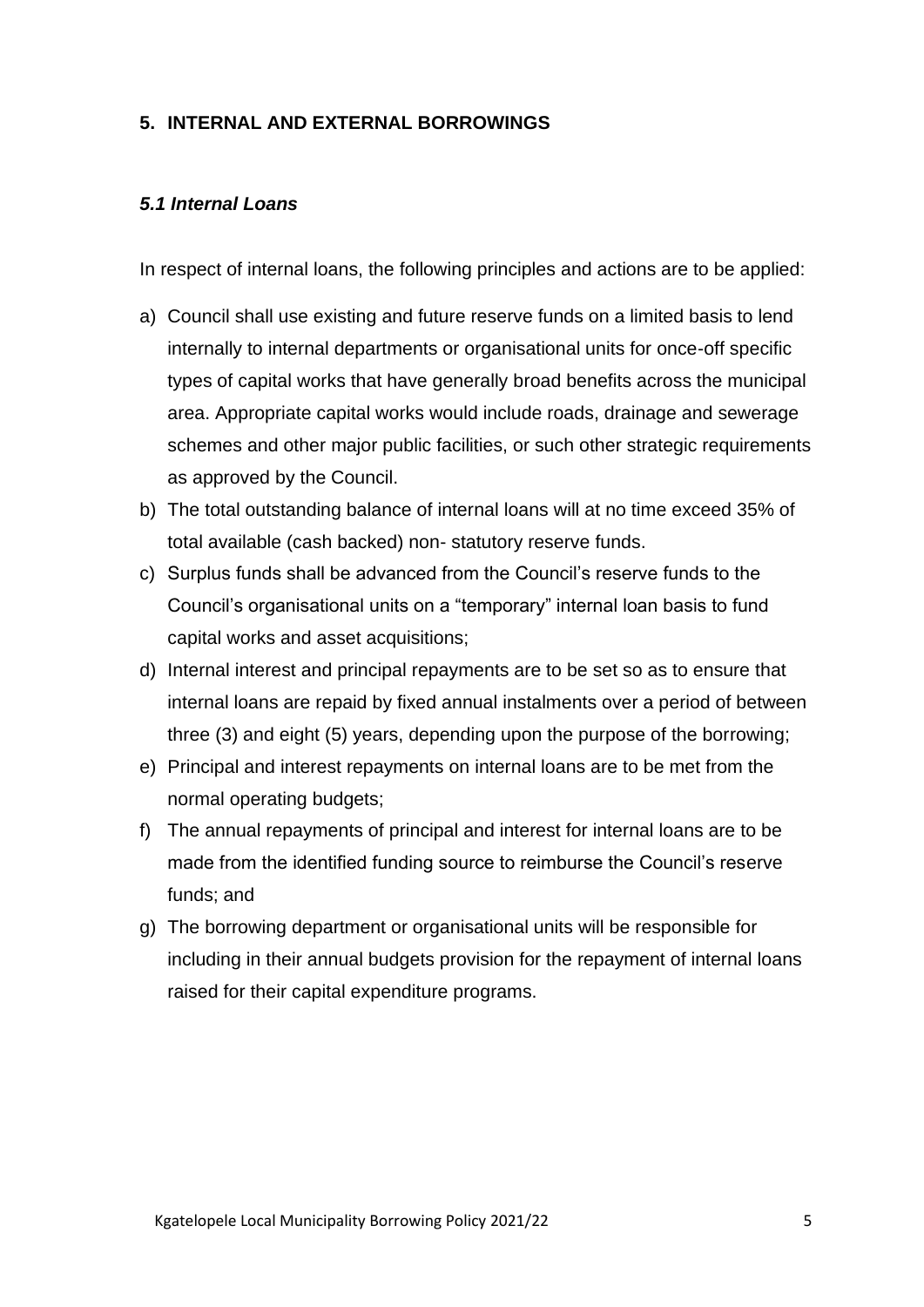# *5.2 External Loans*

In respect of external loans, the following principles and actions are to be applied:

- a) forecast and monitor long term capital expenditure programs that are required to be funded by loan funds;
- b) limit external loan funds required for new capital works to:
	- i. new capital projects that create future income streams from which debt management will be financed; and
	- ii. new capital projects that create assets with a durable life of greater than two (2) years; and
	- iii. Other related infrastructure and capital programs that are necessary for provision of services.

# **6. CONDITIONS APPLYING TO BOTH SHORT-TERM AND LONG- TERM EXTERNAL BORROWING**

The municipality will incur debt only subject to the following conditions:

- a) the debt is denominated in Rand and is not indexed to, or affected by, fluctuations in the value of the Rand against any foreign currency;
- b) Borrowings shall be applied for with institutions registered as banks in terms of the Banks Act, 1990 (Act No. 94 of 1990) or development finance institutions such as Development Bank of Southern Africa, Industrial Development Corporation, etc.
- c) The following are to be carefully evaluated:
	- i. the extent to which borrowing is an appropriate funding source for the expenditure in question;
	- ii. whether alternative sources of funding are available;
	- iii. prevailing economic conditions;
	- iv. that proposed borrowings are disclosed in the adopted Integrated Development Plan of the municipality;
	- v. potential movements in interest rates and associated impacts on debt servicing costs;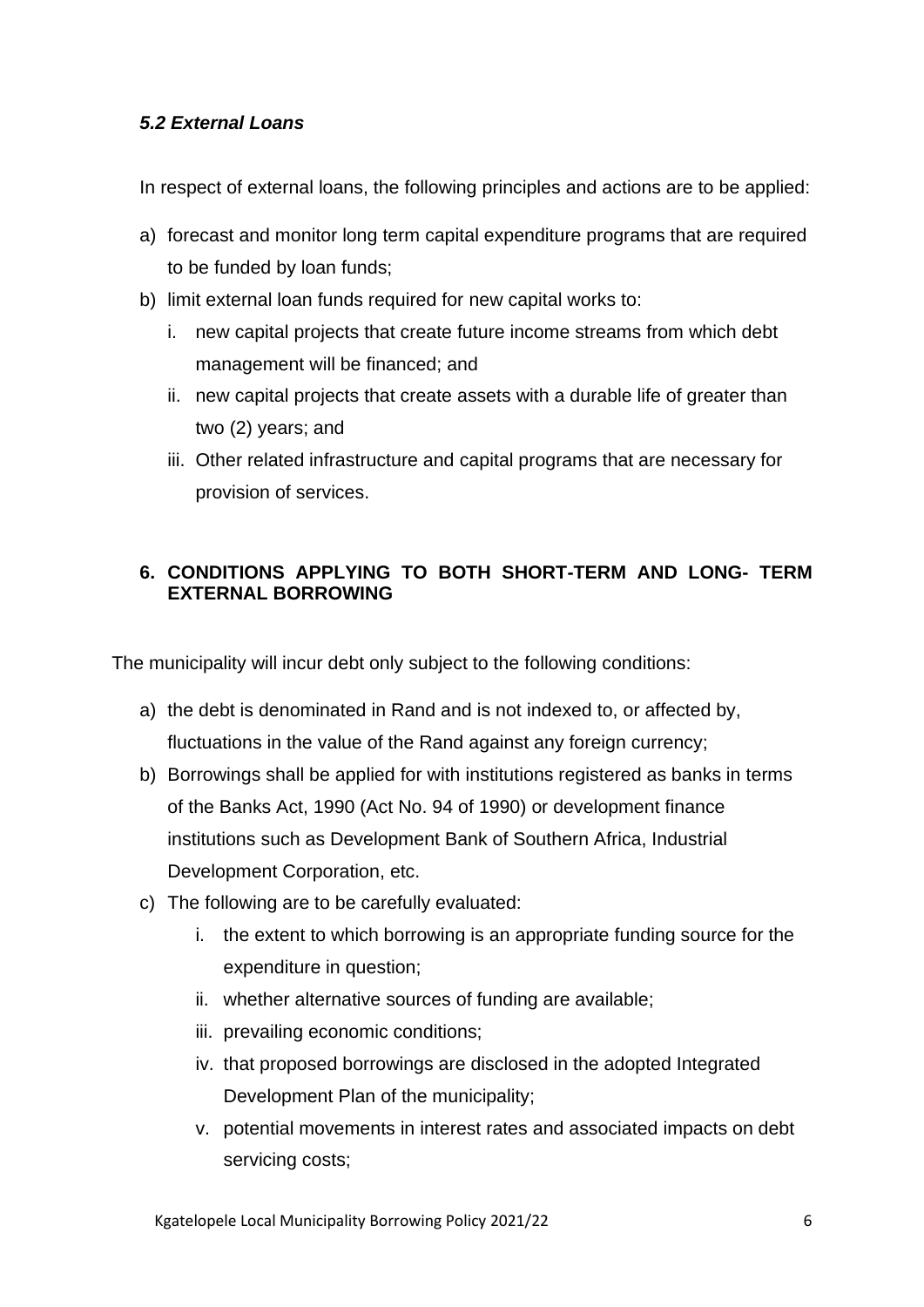- vi. inter-generational equity considerations; and
- vii. current and future funding needs for both capital and operational expenditure.
- d) All new borrowings, their extent and their purpose must be approved by the Council.

# **7. DEBT SECURITY**

Where appropriate the municipality may, by resolution of council subject to section 48(3) of Municipal Finance Act, provide security for:

- a) any of its debt obligations;
- b) any debt obligations of a municipal entity under its sole control; or
- c) contractual obligations of the municipality undertaken in connection with capital expenditure by other persons on property, plant or equipment to be used by the municipality or such other person for the purpose of achieving the objects of local government in terms of section 152 of the Constitution.

### **8. DISCLOSURE REQUIRMENTS**

Any person involved in the borrowing of money by the municipality must, when interacting with a prospective lender or when preparing documentation for consideration by a prospective investor, disclose:

- a) all information in that person's possession or within that person's knowledge that may be material to the decision of that prospective lender or investor; and
- b) take reasonable care to ensure the accuracy of any information disclosed.

### **9. FINANCIAL CONSTRAINTS ON BORROWING**

Borrowing shall not be undertaken if the effect of such borrowing will result in annual interest and redemption payments exceeding 45% of Council's general rate revenue, unless specifically authorised otherwise by Council resolution.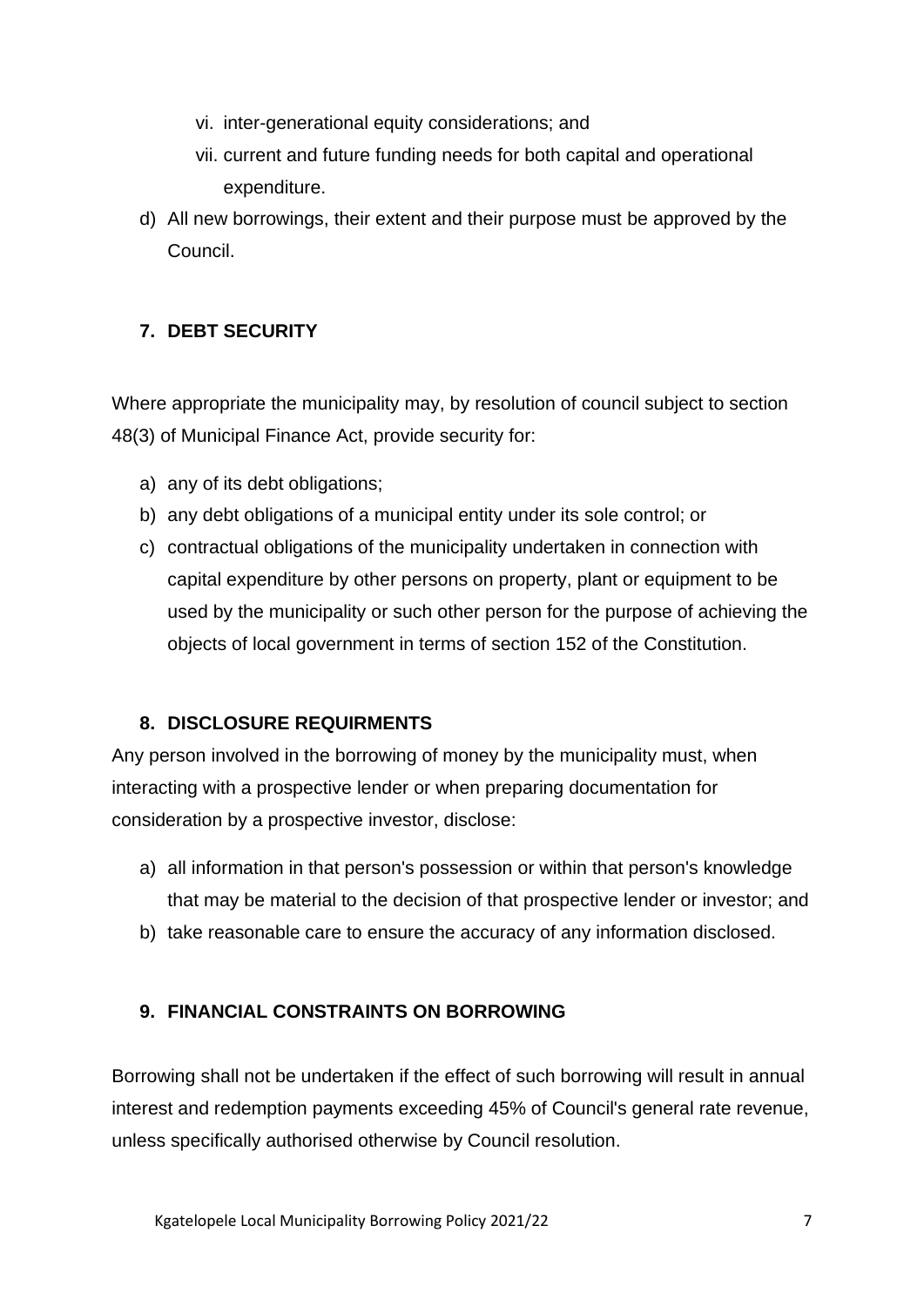#### **10.REPAYMENT OF DEBT**

#### *10.1 Short-Term Debt*

All short-term debt must be paid within the financial year in which it was raised. Short-term debt may not be renewed or refinanced short-term debt, where such renewal or refinancing will have the effect of extending the short-term debt into a new financial year.

### *10.2 Long-Term Debt*

The repayment period of a long-term loan shall not exceed the useful life of the asset being created. *For example*: - *A loan for the construction of a new community centre with an expected life of 30 years shall not have a repayment period in excess of 30 years.*

Where surplus funds are available, any decision to repay borrowings ahead of schedule shall be made based on the facts available at that time. Any such decision must give due regard to the policy objective of minimizing the overall debt servicing cost to Council.

### **11.EXISTING BORROWINGS**

Council's existing borrowings shall be redeemed over the period originally negotiated, except if the Council may negotiate new repayment schedules which shorten the term of the loan.

Where the provisions of this borrowing policy allow, loans which fall due for conversion shall be fully redeemed at the time specified for conversion. Loans which fall due for conversion, and are to be renegotiated, shall be renegotiated as if they are new loans under this borrowing policy.